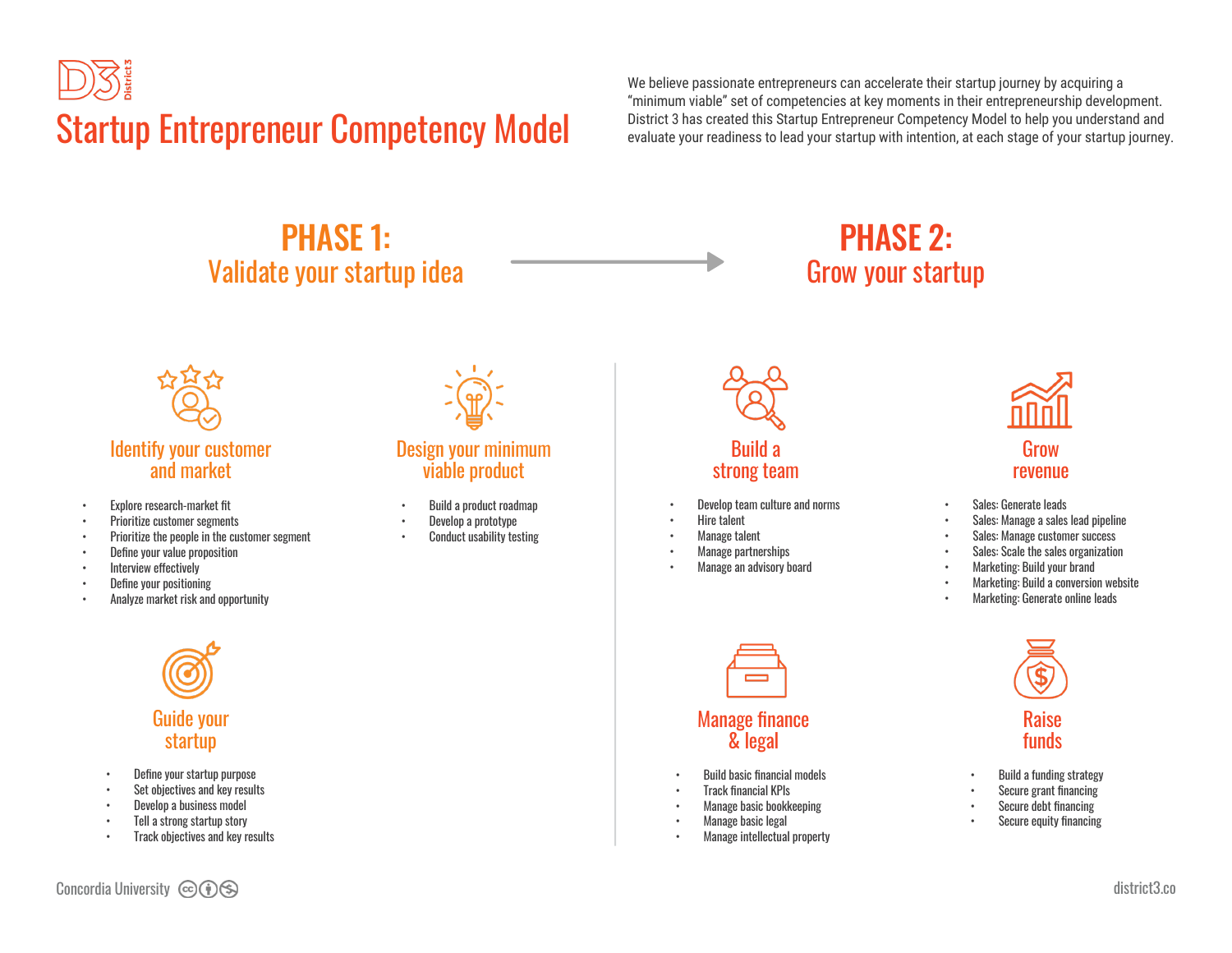## PHASE 1: Validate your startup idea

|  | <b>Competency</b>                                                    | Level 0:<br><b>Unknowledgeable</b> | Level 1: Knowledgeable<br>(KNOWLEDGE acquisition)                                                                                                                                          | <b>Level 2: Skilled</b><br>(SKILL acquisition)                                                                                                                                                                                                                                                                                      | <b>Level 3: Experienced</b><br>(ATTITUDE acquisition)                                                                                                                                                                                                              |  |
|--|----------------------------------------------------------------------|------------------------------------|--------------------------------------------------------------------------------------------------------------------------------------------------------------------------------------------|-------------------------------------------------------------------------------------------------------------------------------------------------------------------------------------------------------------------------------------------------------------------------------------------------------------------------------------|--------------------------------------------------------------------------------------------------------------------------------------------------------------------------------------------------------------------------------------------------------------------|--|
|  | <b>Identify your customer and market</b>                             |                                    |                                                                                                                                                                                            |                                                                                                                                                                                                                                                                                                                                     |                                                                                                                                                                                                                                                                    |  |
|  | 1.1<br><b>Explore</b><br>research-<br>market fit                     | No knowledge.                      | I can describe how a unique innovation can be applied to solving<br>problems for customers in different market segments.                                                                   | I can define the uniqueness of my innovation - my startup<br>"super powers", or how I do what I do differently. I can describe<br>multiple potential market segments where my innovation could<br>help to solve problems.                                                                                                           | I regularly evaluate the potential to leverage my innovation into<br>new markets.                                                                                                                                                                                  |  |
|  | 1.2<br><b>Prioritize</b><br>customer<br>segments                     | No knowledge.                      | I can differentiate between a customer segment and a single<br>customer. I can describe the difference between an initial<br>market and total market.                                      | Using data from primary and secondary research, I can specify<br>the characteristics and potential of different customer seg-<br>ments for my startup.                                                                                                                                                                              | I regularly update and refine my understanding of my prioritized<br>customer segments, to support my short term and longer term<br>operational decisions.                                                                                                          |  |
|  | 1.3<br><b>Prioritize the</b><br>people in<br>the customer<br>segment | No knowledge.                      | I can describe the difference between a 'decision maker' and<br>an 'influencer' in my customer segment. I can describe what a<br>customer persona is.                                      | I can identify the key characteristics of and the relative<br>importance of the 'decision makers' and 'influencers' in my<br>customer segment.                                                                                                                                                                                      | I regularly update and refine my understanding of the people in<br>my prioritized customer segment, to support better decision<br>making around sales and marketing activities and product<br>iterations.                                                          |  |
|  | 1.4<br>Define your<br>value<br>proposition                           | No knowledge.                      | I can describe the 2 key elements in a value proposition - the<br>key benefits (not features!) and the "vehicle" through which we<br>deliver value (hardware? software? services? other?). | I can define and quantify the value proposition for my target<br>customer segment - this helps me identify the key features of<br>my startup and product.                                                                                                                                                                           | I regularly review and update my value proposition. My<br>decisions around changes to the 'features' of my business<br>model, operations or product/service offering are made in the<br>context of how those changes enhance or diminish the value<br>proposition. |  |
|  | 1.5<br><b>Interview</b><br>effectively                               | No knowledge.                      | I can explain the difference between a customer discovery<br>interview and a sales pitch.                                                                                                  | I plan and run effective customer discovery interviews. I can<br>extract actionable insights from my interviews.                                                                                                                                                                                                                    | I regularly conduct customer discovery interviews. I use cus-<br>tomer interviews as a key input to help me make better, more<br>informed decisions around all elements of my startup strategy.                                                                    |  |
|  | 1.6<br><b>Define your</b><br>positioning                             | No knowledge.                      | I can describe the types of features that help to differentiate one<br>company or solution from their competition.                                                                         | By analyzing how my offering compares to my most significant<br>competitors, I can position the uniqueness of my solution in the<br>context of my competition. I can identify the key features in my<br>business model and solution that deliver my value proposition.                                                              | I regularly review my unique value add in the context of my<br>competition and adjust my messaging to highlight my key<br>differentiators.                                                                                                                         |  |
|  | 1.7<br>Analyze<br>market<br>risk and<br>opportunity                  | No knowledge.                      | I can describe the 3 external drivers (macro-economic trends,<br>customer behaviours, competitor behaviours) that create both<br>risks and opportunities for my startup idea.              | I can identify the most important external drivers that impact the<br>design of my business model, and specify both the significance<br>and potential impact on my business success (positive and<br>negative) in terms of the market size, the ability to capture<br>market share, and the profitability potential in an industry. | I systematically and regularly scan the market to analyze<br>changes to the external drivers that might affect the success<br>of my startup. I use this information to drive decisions in my<br>business model.                                                    |  |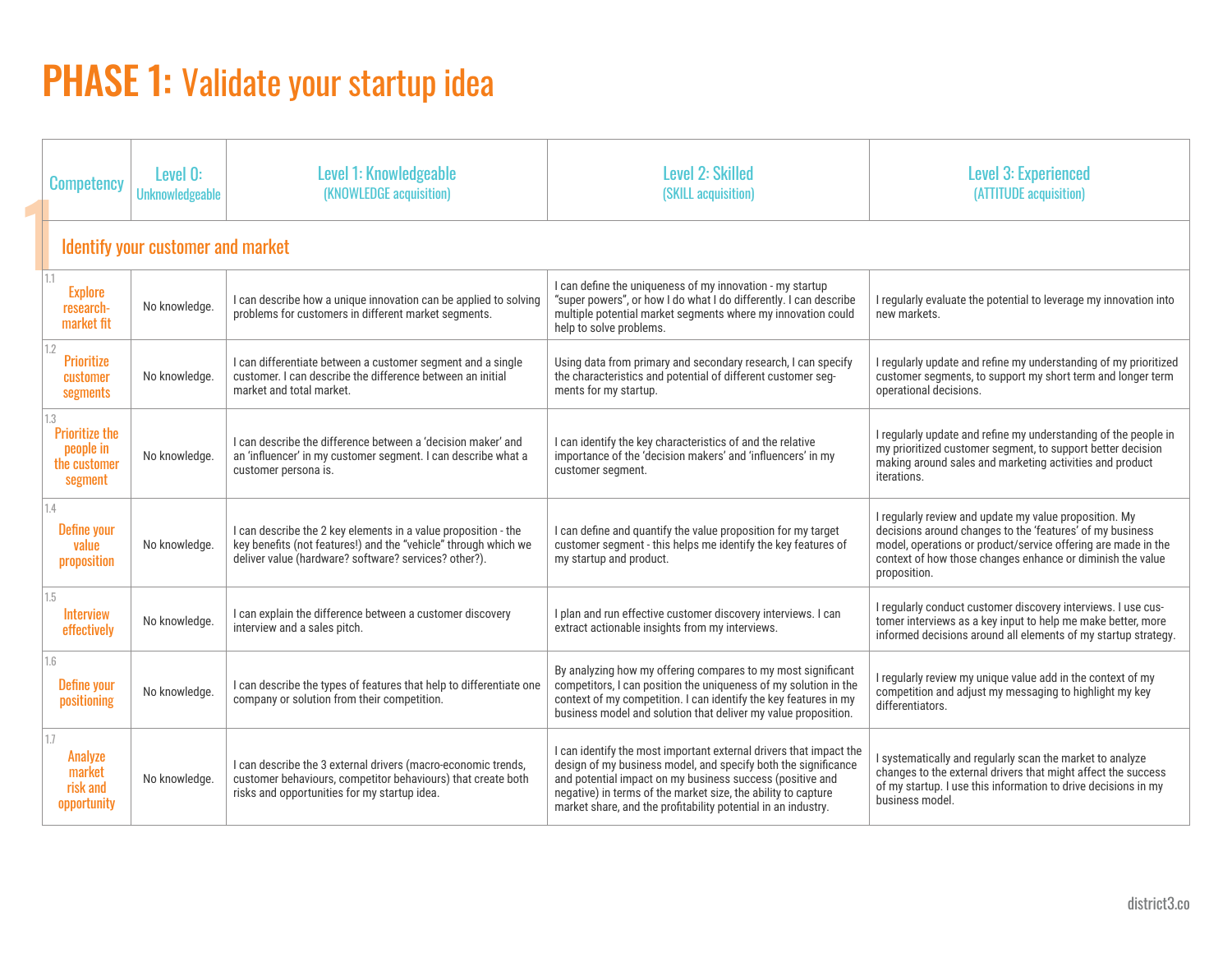|  | <b>Competency</b>                                    | Level 0:<br><b>Unknowledgeable</b> | Level 1: Knowledgeable<br>(KNOWLEDGE acquisition)                                                                                                                                                                                                    | <b>Level 2: Skilled</b><br>(SKILL acquisition)                                                                                                                                                                                              | <b>Level 3: Experienced</b><br>(ATTITUDE acquisition)                                                                                                                                                                             |  |  |  |
|--|------------------------------------------------------|------------------------------------|------------------------------------------------------------------------------------------------------------------------------------------------------------------------------------------------------------------------------------------------------|---------------------------------------------------------------------------------------------------------------------------------------------------------------------------------------------------------------------------------------------|-----------------------------------------------------------------------------------------------------------------------------------------------------------------------------------------------------------------------------------|--|--|--|
|  |                                                      | <b>Guide your startup</b>          |                                                                                                                                                                                                                                                      |                                                                                                                                                                                                                                             |                                                                                                                                                                                                                                   |  |  |  |
|  | 2.1<br><b>Define</b><br>your startup<br>purpose      | No knowledge.                      | I can explain the purpose and value of the vision statement and<br>the mission statement of my startup.                                                                                                                                              | I can write a 1 sentence vision statement (capturing the<br>startup's larger purpose), and a 1 sentence mission statement<br>(capturing what we actually do, for whom, to deliver on the<br>vision) that characterize my startup's purpose. | I ensure my vision and mission statements reflect my up-to-date<br>startup purpose. I craft and share with my team and other<br>stakeholders. These statements help with focus and alignment<br>across our startup.               |  |  |  |
|  | 2.2<br><b>Set objectives</b><br>and key results      | No knowledge.                      | I can differentiate between objectives and key results (OKRs)<br>and I can explain the importance of having focus and clear<br>measures of success for my startup.                                                                                   | I can articulate my high-level objectives - where I need to go -<br>this doesn't contain a number; and associated key results - how<br>do I know if I am getting there - this is always quantifiable.                                       | I have solid OKRs that I review, update and share with my team<br>every 90 days. These OKRs help keep our startup activities<br>focused on both our short and longer term change ambitions, to<br>deliver on my startup purpose.  |  |  |  |
|  | 2.3<br>Develop a<br><b>business model</b>            | No knowledge.                      | I can describe the different elements in a business model, and<br>can describe how the business model connects to my vision and<br>mission statements.                                                                                               | I can build a solid business model based on validated<br>hypotheses, that tells the story of desirability, feasibility and<br>viability of my startup.                                                                                      | My business model is my startup's strategy map. I always use<br>the business model with my team as a framework for thinking<br>about any proposed change to any element of my business<br>strategy.                               |  |  |  |
|  | 2.4<br><b>Tell a strong</b><br>startup story         | No knowledge.                      | I can describe the approach required to craft and pitch a story<br>that will make any listener care about the problem I want to<br>solve, and believe that I have what it takes to solve it.                                                         | I can craft and pitch a good story about my startup idea that any<br>listener could easily understand -- whether I have 30 seconds, 3<br>minutes or 30 minutes.                                                                             | I refine my startup story regularly. I use storytelling and pitching<br>with intent to give the people I meet the words they need to<br>spread my story -- so I can get outside support -- from investors,<br>advisors or talent. |  |  |  |
|  | 2.5<br><b>Track</b><br>objectives and<br>key results | No knowledge.                      | I can describe the different elements in a strategic plan. I can<br>describe the governance structure that connects a managed list<br>of short and longer term initiatives to the successful<br>achievement of my objectives and key results (OKRs). | I can easily create a strategic plan defining key initiatives over<br>time, linked to both short and longer term OKRs. I can set up to<br>operationally execute on that plan.                                                               | I run my startup with my team according to a regular planning<br>and review cycle, with regularly updated tracking documents.                                                                                                     |  |  |  |
|  | Design your minimum viable product                   |                                    |                                                                                                                                                                                                                                                      |                                                                                                                                                                                                                                             |                                                                                                                                                                                                                                   |  |  |  |
|  | 3.1<br><b>Build a</b><br>product<br>roadmap          | No knowledge.                      | I can explain the purpose and value of a product roadmap. I can<br>describe the difference between a prototype, a minimum viable<br>product (MVP), and future versions of a more robust product.                                                     | I can create a timeline of my product/solution evolution from<br>prototype, to MVP to important future versions. I can describe<br>the logic behind that proposed evolution.                                                                | I refine my product/solution roadmap regularly to reflect my<br>short and longer term business objectives.                                                                                                                        |  |  |  |
|  | 3.2<br>Develop a<br>prototype                        | No knowledge.                      | I can describe the different types of prototypes that can be used<br>along the journey from the initial idea to the first viable product.                                                                                                            | I have the skills to create a prototype to help me with usability<br>testing on my product/service. I can identify the key questions<br>that my prototype will help me answer - around my product's<br>design, usability and functionality. | I have the reflex to use a prototype to test a product idea to save<br>time and money.                                                                                                                                            |  |  |  |
|  | 3.3<br>Conduct<br>usability<br>testing               | No knowledge.                      | I can explain the purpose and value of a usability test compared<br>to a demo.                                                                                                                                                                       | I can let a user interact with a prototype or product and extract<br>actionable insights for the product design, through observation<br>and some careful discovery questioning.                                                             | I always test ideas for product design changes with real 'users'<br>before implementing those ideas.                                                                                                                              |  |  |  |

**2**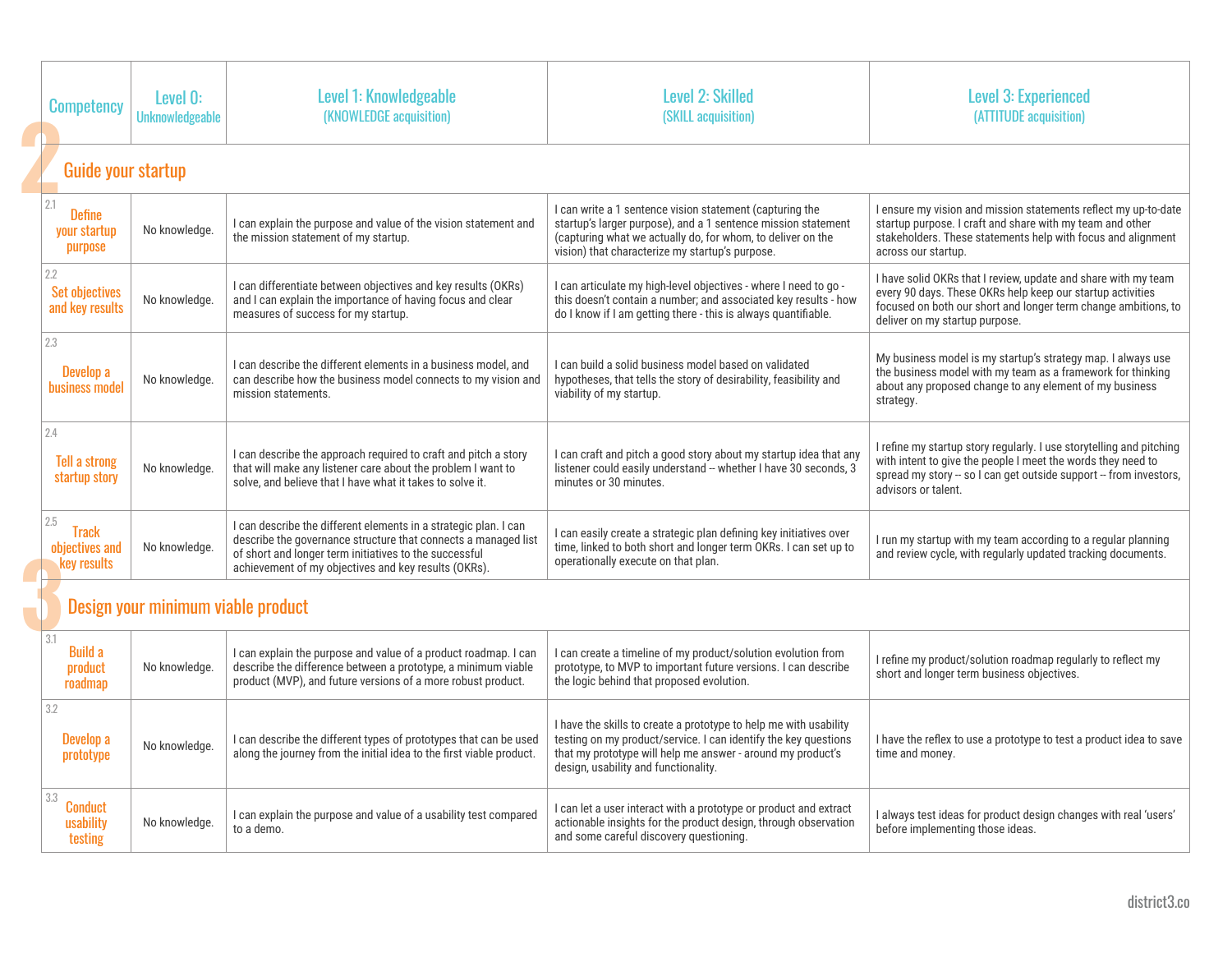# **PHASE 2: Grow your startup**

|                            | <b>Competency</b>                                  | Level 0:<br><b>Unknowledgeable</b> | Level 1: Knowledgeable<br>(KNOWLEDGE acquisition)                                                                                                                                                          | <b>Level 2: Skilled</b><br>(SKILL acquisition)                                                                                                                                                                          | <b>Level 3: Experienced</b><br>(ATTITUDE acquisition)                                                                                                                                                                                                   |
|----------------------------|----------------------------------------------------|------------------------------------|------------------------------------------------------------------------------------------------------------------------------------------------------------------------------------------------------------|-------------------------------------------------------------------------------------------------------------------------------------------------------------------------------------------------------------------------|---------------------------------------------------------------------------------------------------------------------------------------------------------------------------------------------------------------------------------------------------------|
| <b>Build a strong team</b> |                                                    |                                    |                                                                                                                                                                                                            |                                                                                                                                                                                                                         |                                                                                                                                                                                                                                                         |
|                            | 4.1<br><b>Develop</b><br>team culture<br>and norms | No knowledge.                      | I can describe the key drivers of 'team culture and norms' but<br>don't know how to begin implementing.                                                                                                    | I set standards (like how we run meetings, take minute notes,<br>or how we give feedback or brainstorm, etc.) to make it easy for<br>my team to work well together.                                                     | I actively reinforce team culture and norms that drive efficiency<br>and effectiveness in our time-strapped high-pressure<br>environment.                                                                                                               |
|                            | 4.2<br><b>Hire talent</b>                          | No knowledge.                      | I can list in broad terms the steps to find, vet and onboard a new<br>full-time, part-time or freelance employee.                                                                                          | I can write job descriptions, conduct interviews, select and<br>onboard new freelance, part-time and/or full-time employees.                                                                                            | I have a clear recruitment strategy that is consistent with my<br>growth strategy and assumes realistic timelines for search,<br>screening and onboarding.                                                                                              |
|                            | 4.3<br><b>Manage talent</b>                        | No knowledge.                      | I can describe what it takes to manage employees - providing<br>them with the information, tools, and support they need to<br>perform at their best.                                                       | I can write and manage a scope of work, evaluate work-product,<br>and understand its value. I can prioritize activities for my talent<br>to work on.                                                                    | I have a system for managing talent.                                                                                                                                                                                                                    |
|                            | 4.4<br><b>Manage</b><br><b>partnerships</b>        | No knowledge.                      | I can define a 'partner' in the context of my startup. I can explain<br>how networking supports building relevant partnerships.                                                                            | I can identify the gaps in my business model and seek and<br>onboard key partners to help fill those gaps.                                                                                                              | I have a system for developing right-sized partnerships that help<br>me to optimize my startup strategy.                                                                                                                                                |
|                            | 4.5<br>Manage an<br>advisory board                 | No knowledge.                      | I can explain the purpose and value of an advisory board.                                                                                                                                                  | I can build and run an advisory board.                                                                                                                                                                                  | I interact regularly with my advisory board for feedback on<br>decisions around both pressing strategic and operational<br>activities. My advisory board provides me with a pool of<br>potential executive hires.                                       |
|                            |                                                    | <b>Manage finance &amp; legal</b>  |                                                                                                                                                                                                            |                                                                                                                                                                                                                         |                                                                                                                                                                                                                                                         |
|                            | 5.1<br><b>Build basic</b><br>financial<br>models   | No knowledge.                      | I can explain the purpose and value of a basic financial model<br>for my startup.                                                                                                                          | I can build a financial model that lets me forecast profitability<br>(P&L forecast) and cashflow, and helps me identify the best<br>possible sources of funding (balance sheet).                                        | I regularly review my up-to-date financial models to make<br>decisions about my startup. I use financial projections with my<br>investors, market analysts, and creditors to tell the story of my<br>startup's financial health and earnings potential. |
|                            | 5.2<br><b>Track financial</b><br><b>KPIs</b>       | No knowledge.                      | I can explain the purpose and value of the financial KPIs for my<br>startup.                                                                                                                               | I can identify and calculate the most important performance<br>measures for my startup, including but not limited to gross<br>profit, gross margin, EBITDA, net margin, CAC/LTV, burn rate and<br>cash runway.          | I review my financial KPIs on a regular basis and use the<br>information to help me make decisions about my startup<br>activities.                                                                                                                      |
|                            | 5.3<br><b>Manage basic</b><br>bookkeeping          | No knowledge.                      | I can describe financial transactions that are needed for book-<br>keeping. I am generally aware of tax filing obligations (sales tax)<br>payroll tax, corporate tax) that are filed based on bookkeeping. | can do my bookkeeping for my startup using excel or a another<br>software program to record my start-up's transactions                                                                                                  | I produce financial reports from my bookkeeping and use these<br>reports to make informed decisions for my startup. As well, I file<br>the basic tax filing obligations or produce the reports required<br>for such filings.                            |
|                            | 5.4<br><b>Manage basic</b><br>legal                | No knowledge.                      | I can describe the basic legal support I need to launch my<br>startup.                                                                                                                                     | I can identify and manage the development of the legal<br>documents and structures needed at each stage of my startup<br>including corporate structure documents, shareholder<br>agreements, basic contracts, NDAs etc. | I comfortably review key legal documents such as corporate<br>structure documents, shareholder agreements, basic contracts<br>and NDAs and can bring in legal support in the right moments to<br>protect my startup.                                    |
|                            | 5.5<br><b>Manage</b><br>intellectual<br>property   | No knowledge.                      | I can describe the basic intellection property (IP) concepts/<br>steps including declaration of invention, patenting, copywriting,<br>trade secrets, trademarks, etc.                                      | I can identify when and how I need to protect the IP of my<br>startup.                                                                                                                                                  | I manage my IP strategically to create a competitive advantage<br>in my startup.                                                                                                                                                                        |